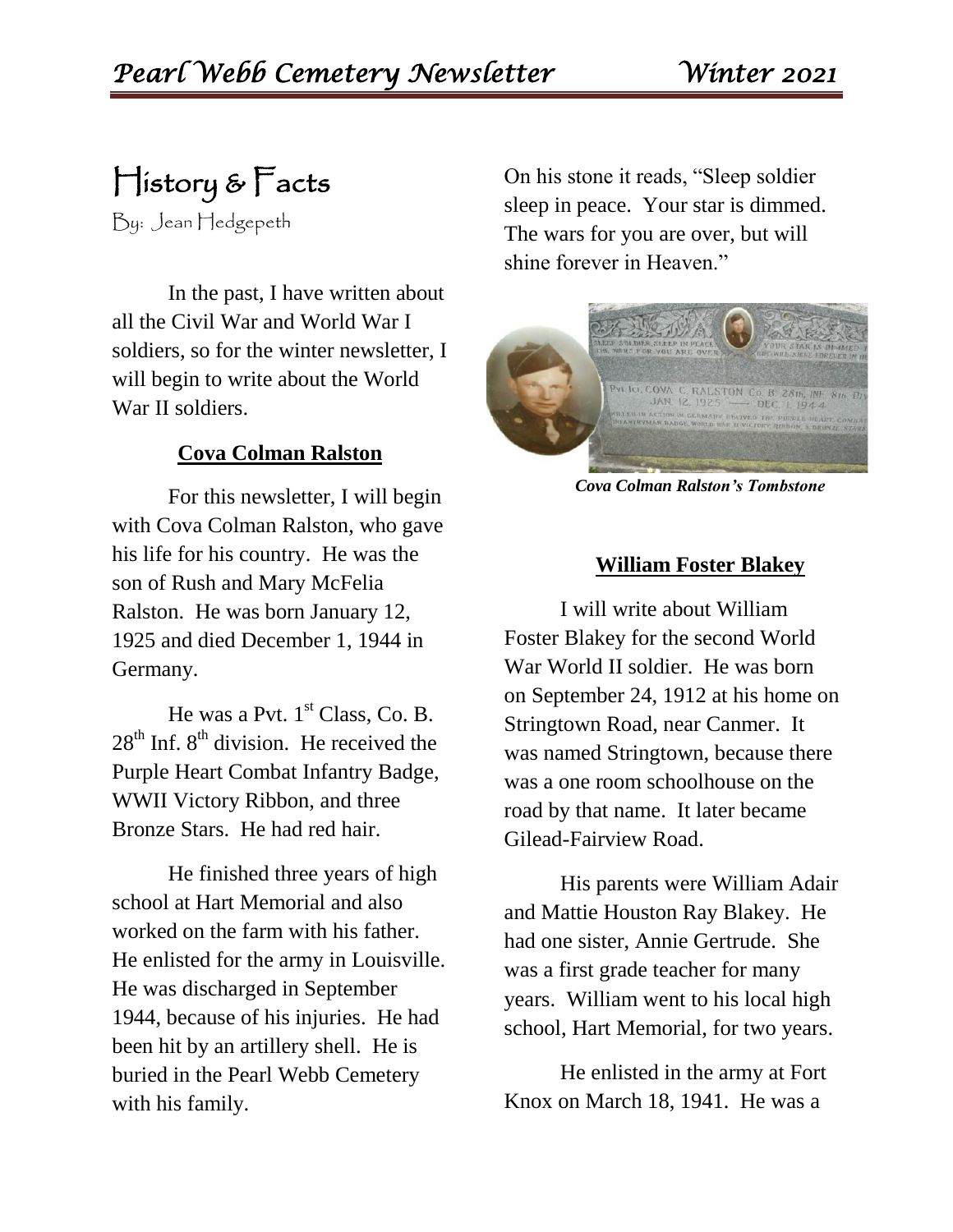member of Co. A.  $1<sup>st</sup>$  Armored Reg. 6<sup>th</sup> Grade Technicain.

He was killed in action in the invasion of Oran, Algeria (North Africa). He received the Purple Heart for Bravery in Action. He died on November 26, 1942. His body was returned to his hometown and buried in the Pearl Webb Cemetery.



**William Foster Blakey's Tombstone**



### From the Treasurer's Desk

By: Brenda Dudderar

We would like to wish all of you a Merry Christmas and a healthy 2022. I feel like most of what I contribute to the newsletter is a repeat of previous articles.

We continue to receive enough donations to cover our expenses. We collected enough at the cemetery Memorial Day weekend to pay for 5 mowings. As always, we would love to have more people take a turn sitting and collecting donations. Please let us know if you are willing to help.

Mr. Thompson, who repaired stones for us had COVID. He is still not able to do this job, but says as soon as he is, he will repair some more. We received enough to repair 22 more stones. Anyone wishing to donate for this project just needs to put stone repair on the memo line of your check.

We want to have another day to clean stones. The last time we were amazed at how much better the stones looked. Again, volunteers would be appreciated.

We have several stones that are leaning and need to be leveled. We have one man giving us pavers to put under the base to level and another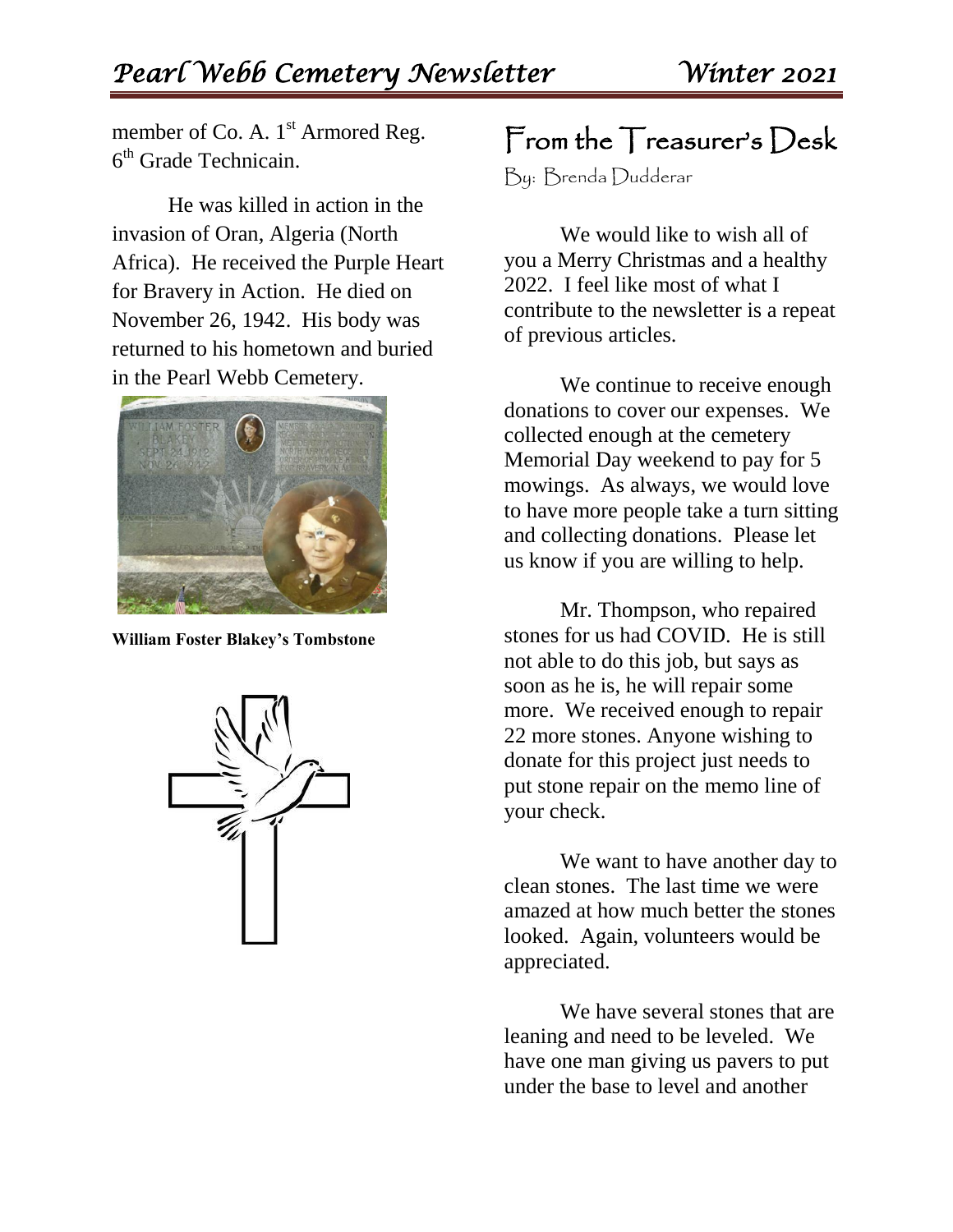man giving us dirt to add in front of the stones. Now we just need the man power to do this job.

I want to thank all of our volunteers who help get this newsletter to you. It does take a village. Jean Hedgepeth researches and writes our main articles on heroes buried at Pearl Webb. John Rogers prints the labels and sends the newsletter electronically. Marty Rogers takes care of the ads and Paul Sullivan compiles, proofs, and corrects before sending to print. These people deserve our thanks for a job well done. With your continued support we will maintain the upkeep and beautification of our beloved cemetery.

#### **Persons buried at Pearl Webb Cemetery, since our last newsletter:**

#### **Vivian M. "Vickie" Buckner**

DOB: April 29, 1956 DOD: July 25, 2021

#### **Erik Brian Priddy**

DOB: April 19, 1973 DOD: August 28, 2021

#### **William Carl "Skinner" Vance**

DOB: October 24, 1948 DOD: October 3, 2021

#### **Joyce Ann Gibson**

DOB: May 9, 1945 DOD: November 4, 2021

#### **Make your tax deductible donation to Pearl Webb Cemetery today:**

Make checks payable to:

#### **Pearl Webb Cemetery**

Mail to:

Pearl Webb Cemetery c/o Brenda Dudderar, Treasurer 1945 North Jackson Highway Hardyville, KY 42746 Phone: 270-528-5042 e-mail: [bedudderar@gmail.com](mailto:bedudderar@gmail.com)

## From the President's Desk

By: John Clay Rogers

I always enjoy driving through the cemetery at Christmas. So many stones are decorated beautifully and there is a certain peacefulness to just being there at what can be a difficult time of year to remember loved ones we have lost.

I am especially proud of the stone cleaning project that many of our volunteers participated in this year. It has been an amazing transformation for the older section of the cemetery. Cleaning the stones brought out their vibrant color and detail that had not been noticeable in many years due to their weathered condition. I hope we can clean more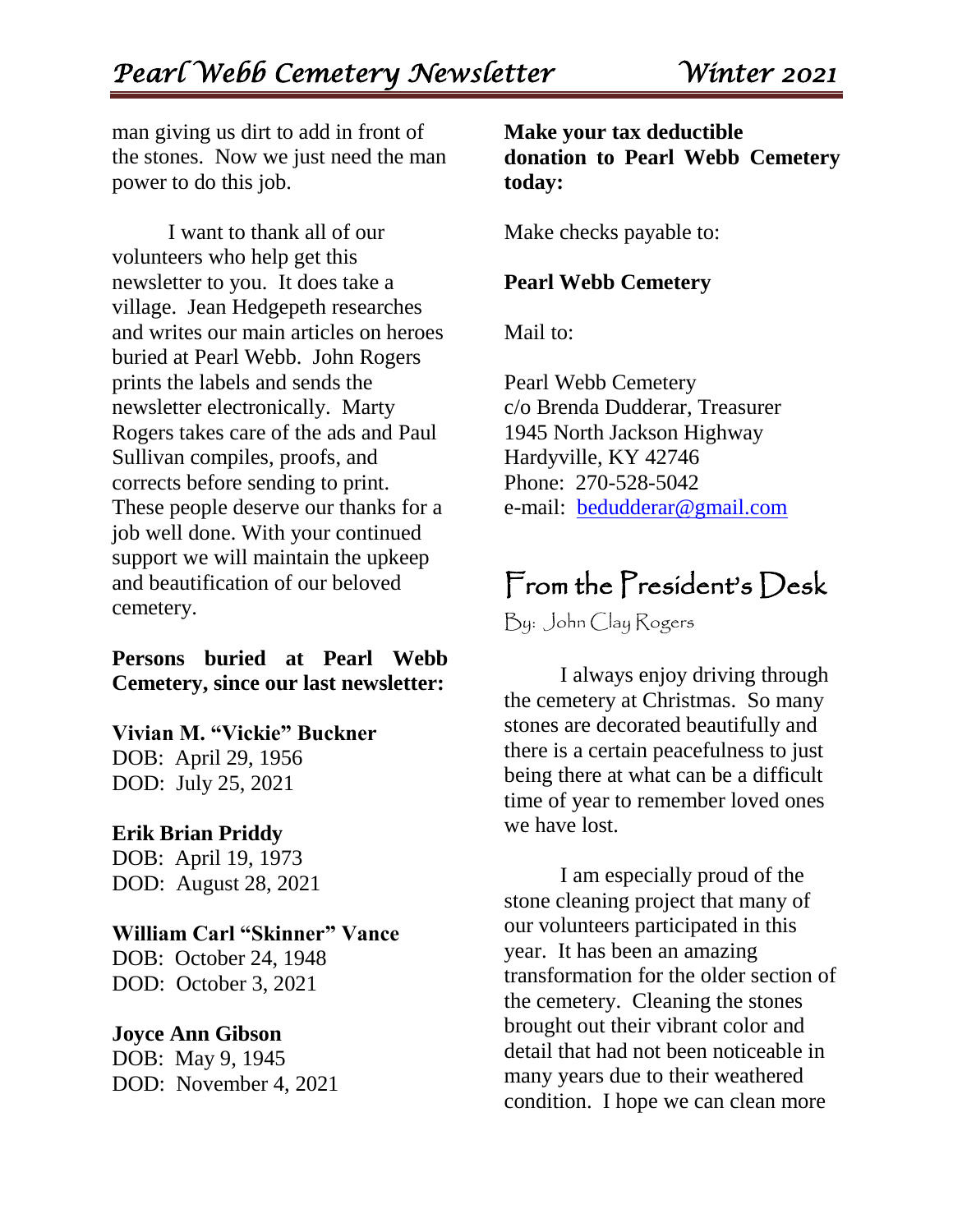stones in the future and eventually complete the project over the entire cemetery.

I want to thank all of our volunteers that work hard to make our cemetery beautiful and wish everyone a Merry Christmas and a Happy New Year!